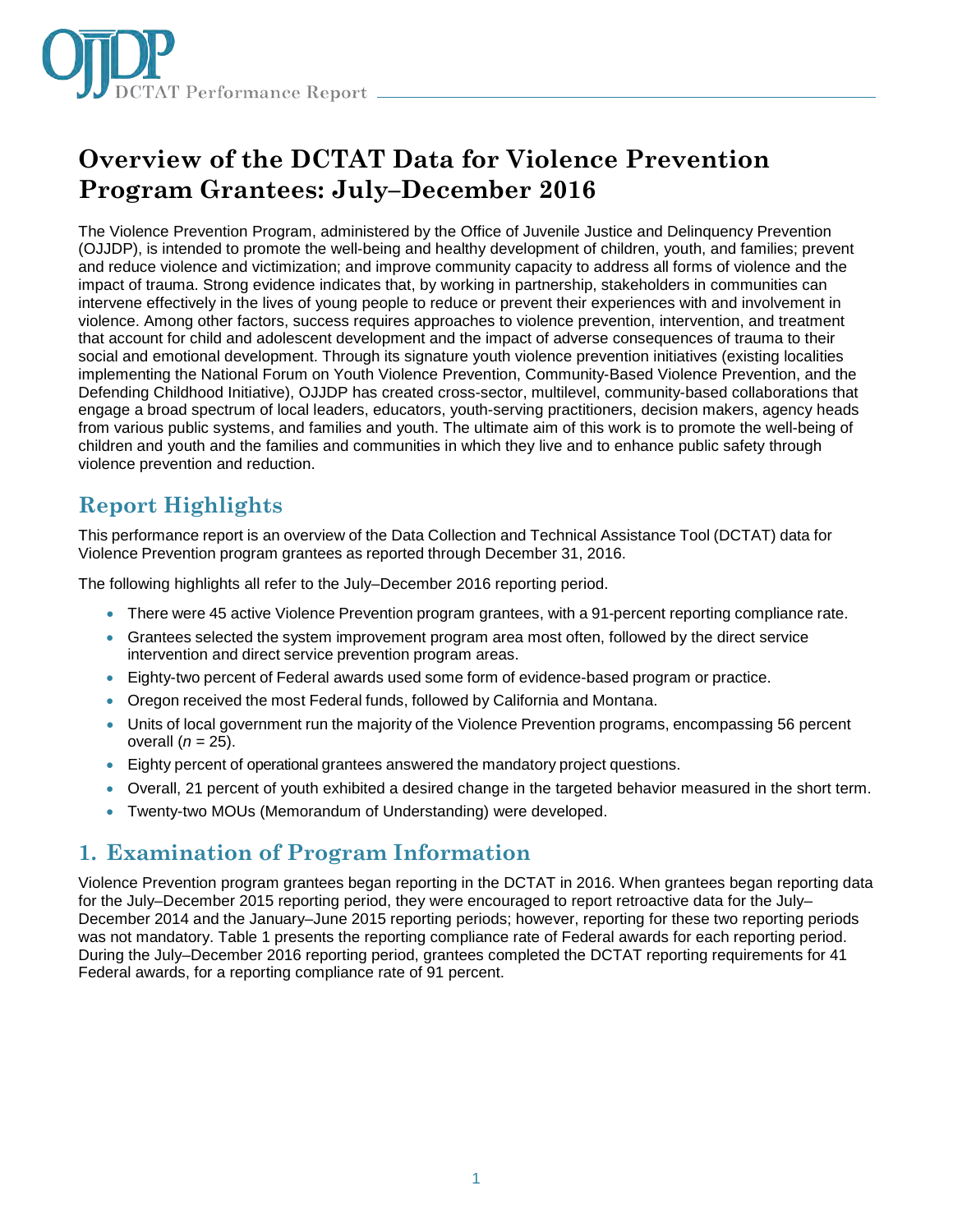|                              | <b>Status</b>      |             |                 |              |            |
|------------------------------|--------------------|-------------|-----------------|--------------|------------|
| <b>Data Reporting Period</b> | <b>Not Started</b> | In Progress | <b>Complete</b> | <b>Total</b> | Percentage |
| July-December 2014           | 33                 |             | 5               | 38           | 13%        |
| January-June 2015            | 31                 | 0           |                 | 38           | 18         |
| July-December 2015           |                    |             | 41              | 49           | 84         |
| January-June 2016            | 8                  | $\Omega$    | 40              | 48           | 83         |
| July-December 2016           | 3                  |             | 41              | 45           | 91         |
| <b>Total</b>                 | 82                 | າ           | 134             | 218          | 61%        |

**Table 1. Status of Federal Awards Reporting by Reporting Period: July 2014–December 2016**

Figure 1 shows the total number of active grantees by state (*N* = 45). California had the most grantees.



### **Figure 1. Number of Active Grantees by State: July–December 2016**

Table 2 presents aggregate demographic data for the January 2015–December 2016 reporting periods and the number of grantees expected to serve each population per Federal grant.<sup>1</sup> Targeted services include any services or approaches specifically designed to meet the needs of the population (e.g., gender-specific, culturally based, developmentally appropriate services).

Grantees only have to report target population information once in the DCTAT but may update their target population to best fit their program during the life of the award. Because of the nature of the reporting requirement, the target population number is steady throughout each reporting period. The slight variation in numbers between each reporting period is caused by the number of active or inactive Federal awards, or by additional services that grantees may have added to their programs.

j Grantees, or the recipient organizations, can have multiple Federal awards, and each award is required to report on the expected demographic served.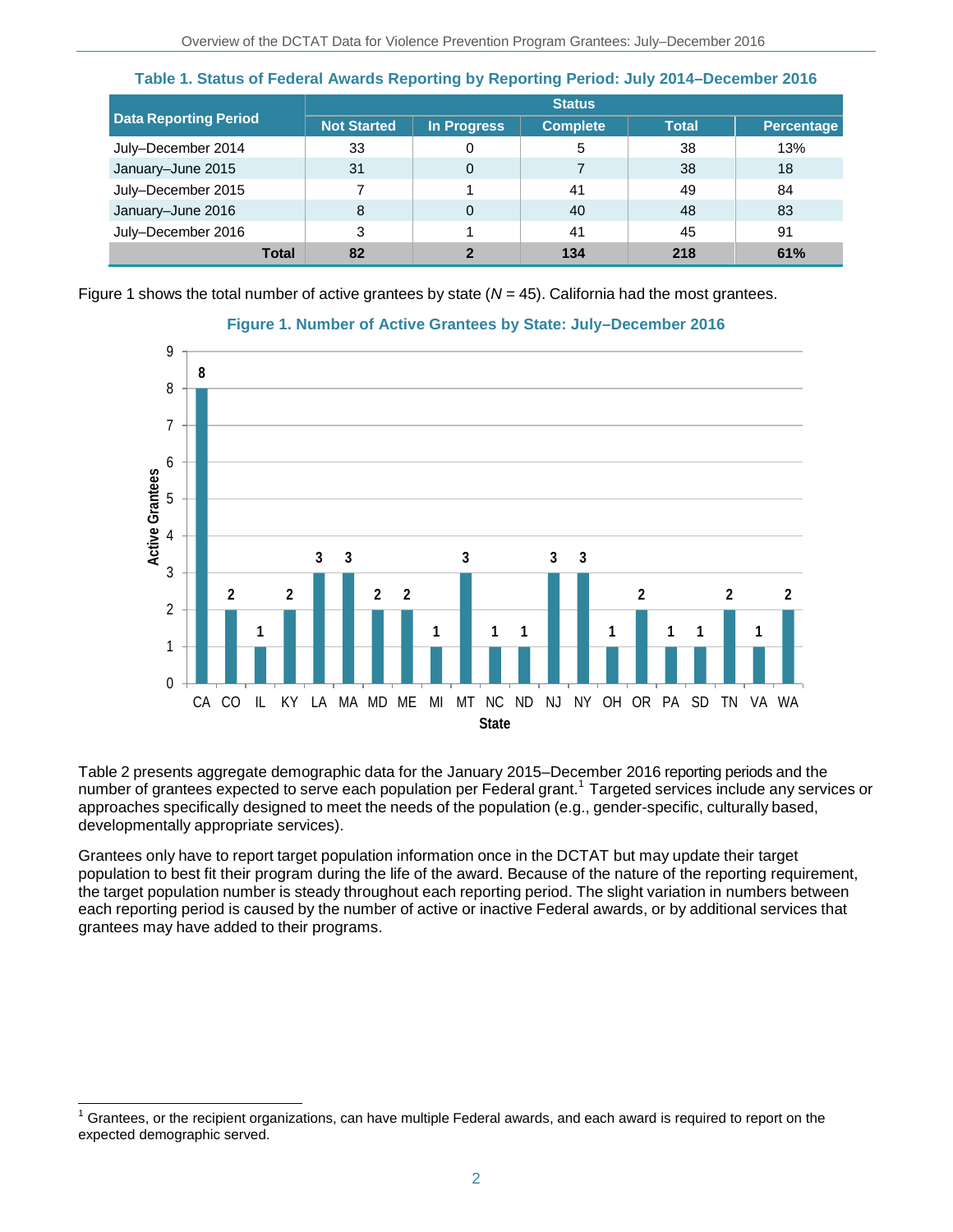|                                               | <b>Number of Grantees Serving Group During Reporting Period</b> |                       |                      |                              |  |  |
|-----------------------------------------------|-----------------------------------------------------------------|-----------------------|----------------------|------------------------------|--|--|
| <b>Population</b>                             | January-June<br>2015                                            | July-December<br>2015 | January-June<br>2016 | <b>July-December</b><br>2016 |  |  |
| <b>Race/Ethnicity</b>                         |                                                                 |                       |                      |                              |  |  |
| American Indian/Alaska Native                 | 8                                                               | 8                     | 10                   | 11                           |  |  |
| Asian                                         | 9                                                               | 9                     | 11                   | 11                           |  |  |
| <b>Black/African American</b>                 | 23                                                              | 23                    | 30                   | 28                           |  |  |
| Hispanic or Latino (of Any Race)              | 16                                                              | 16                    | 24                   | 21                           |  |  |
| Native Hawaiian and Other<br>Pacific Islander | 3                                                               | 3                     | $\overline{4}$       | 6                            |  |  |
| <b>Other Race</b>                             | 11                                                              | 11                    | 13                   | 14                           |  |  |
| White/Caucasian/Non-Latino                    | 14                                                              | 14                    | 19                   | 22                           |  |  |
| Youth Population Not Served<br>Directly       | 5                                                               | 8                     | 10                   | 13                           |  |  |
| <b>Justice System Status</b>                  |                                                                 |                       |                      |                              |  |  |
| At-Risk Population<br>(No Prior Offense)      | 18                                                              | 19                    | 24                   | 25                           |  |  |
| <b>First-Time Offenders</b>                   | 15                                                              | 17                    | 20                   | 24                           |  |  |
| <b>Repeat Offenders</b>                       | 15                                                              | 16                    | 18                   | 21                           |  |  |
| Sex Offenders                                 | $\mathbf{1}$                                                    | $\mathbf{1}$          | $\mathbf{1}$         | $\overline{2}$               |  |  |
| <b>Status Offenders</b>                       | $\bf8$                                                          | 8                     | 10                   | 12                           |  |  |
| Violent Offenders                             | 8                                                               | 8                     | 13                   | 19                           |  |  |
| Youth Population Not Served<br>Directly       | 8                                                               | 13                    | 12                   | 15                           |  |  |
| Gender                                        |                                                                 |                       |                      |                              |  |  |
| Male                                          | 22                                                              | 27                    | 33                   | 33                           |  |  |
| Female                                        | 25                                                              | 24                    | 30                   | 29                           |  |  |
| Youth Population Not Served<br>Directly       | 5                                                               | 10                    | 9                    | 12                           |  |  |
| Age                                           |                                                                 |                       |                      |                              |  |  |
| $0 - 10$                                      | 13                                                              | 14                    | 15                   | 16                           |  |  |
| $11 - 18$                                     | 21                                                              | 23                    | 28                   | 30                           |  |  |
| Older than 18                                 | 19                                                              | 21                    | 25                   | 25                           |  |  |
| Youth Population Not Served<br>Directly       | $\mathbf 5$                                                     | 10                    | 11                   | 12                           |  |  |
| <b>Geographic Area</b>                        |                                                                 |                       |                      |                              |  |  |
| Rural                                         | 2                                                               | 3                     | $\overline{4}$       | 5                            |  |  |
| Suburban                                      | $\overline{\mathbf{4}}$                                         | 4                     | 5                    | 8                            |  |  |
| Tribal                                        | $\overline{2}$                                                  | 3                     | 3                    | 3                            |  |  |
| Urban                                         | 22                                                              | 23                    | 30                   | 28                           |  |  |
| Youth Population Not Served<br>Directly       | 5                                                               | 10                    | $\boldsymbol{9}$     | 12                           |  |  |
| <b>Other</b>                                  |                                                                 |                       |                      |                              |  |  |
| Mental Health                                 | 16                                                              | 20                    | 26                   | 27                           |  |  |
| Substance Abuse                               | 12                                                              | 13                    | 16                   | 20                           |  |  |
| Truant/Dropout                                | 14                                                              | 15                    | 18                   | 18                           |  |  |

### **Table 2. Target Population Served: January 2015–December 2016**

Table 3 presents the frequency of program area selections for operational Federal awards (July 2014–December 2016). During the July–December 2016 reporting period, grantees selected the system improvement program area most often, followed by the direct service intervention and direct service prevention program areas.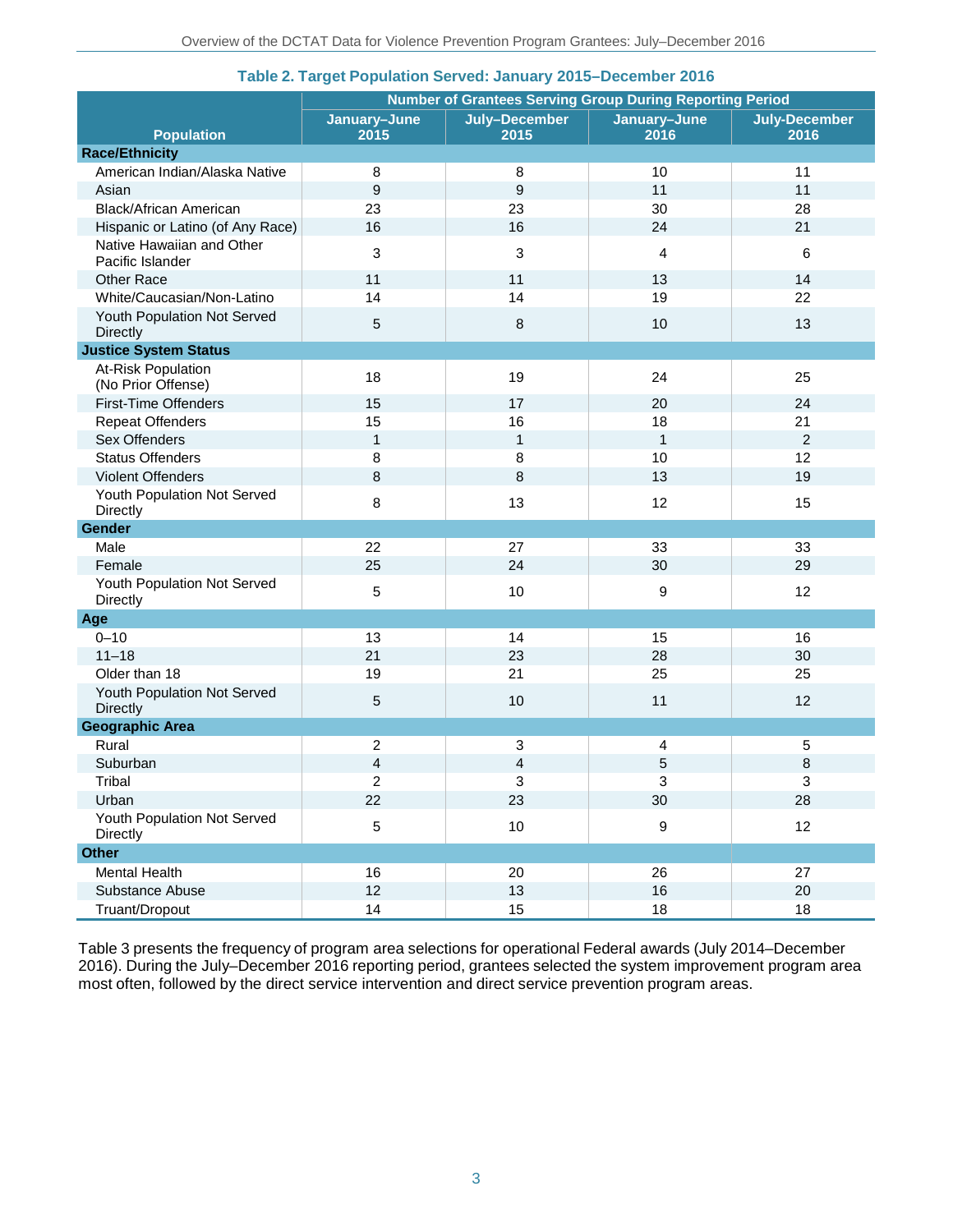| <b>Reporting Period</b> | <b>Direct Service</b><br><b>Prevention</b> | <b>Direct Service</b><br><b>Intervention</b> | <b>System Improvement</b> |
|-------------------------|--------------------------------------------|----------------------------------------------|---------------------------|
| July-December 2014      | 3                                          | 3                                            | 4                         |
| January-June 2015       | 4                                          | 4                                            | 5                         |
| July-December 2015      | 16                                         | 21                                           | 21                        |
| January-June 2016       | 19                                         | 23                                           | 26                        |
| July-December 2016      | 24                                         | 25                                           | 29                        |
| <b>Total</b>            | 66                                         | 76                                           | 85                        |

**Table 3. Frequency of Program Area Selections: July 2014–December 2016**

Figure 2 illustrates the number and percentage of Federal awards that made one or more program area selections during the July–December 2016 reporting period. The majority (56 percent) selected only one program area.

#### **Figure 2. Number and Percentage of Operational Awards with One or More Program Area Selections: July–December 2016**



### *1.1 Evidence-Based Programming and Funding Information*

j

OJJDP encourages grantees to use evidence-based practices in their programs. Evidence-based programs and practices include program models that have been shown, through rigorous evaluation and replication, to be effective at preventing or reducing juvenile delinquency or related risk factors. To understand how grantees are prioritizing evidence-based programs, grantees are asked to report whether or not their programs are evidence based. During the July–December 2016 reporting period, 82 percent of the Federal awards used Federal funds to implement an evidence-based program or practice (Figure 3).<sup>2</sup>

 $2$  Grantees are asked, "Is the Federal award used to implement an evidence-based program or practice?" This question is only reported once in the DCTAT, and it is reflective of the grant program for the life of the award.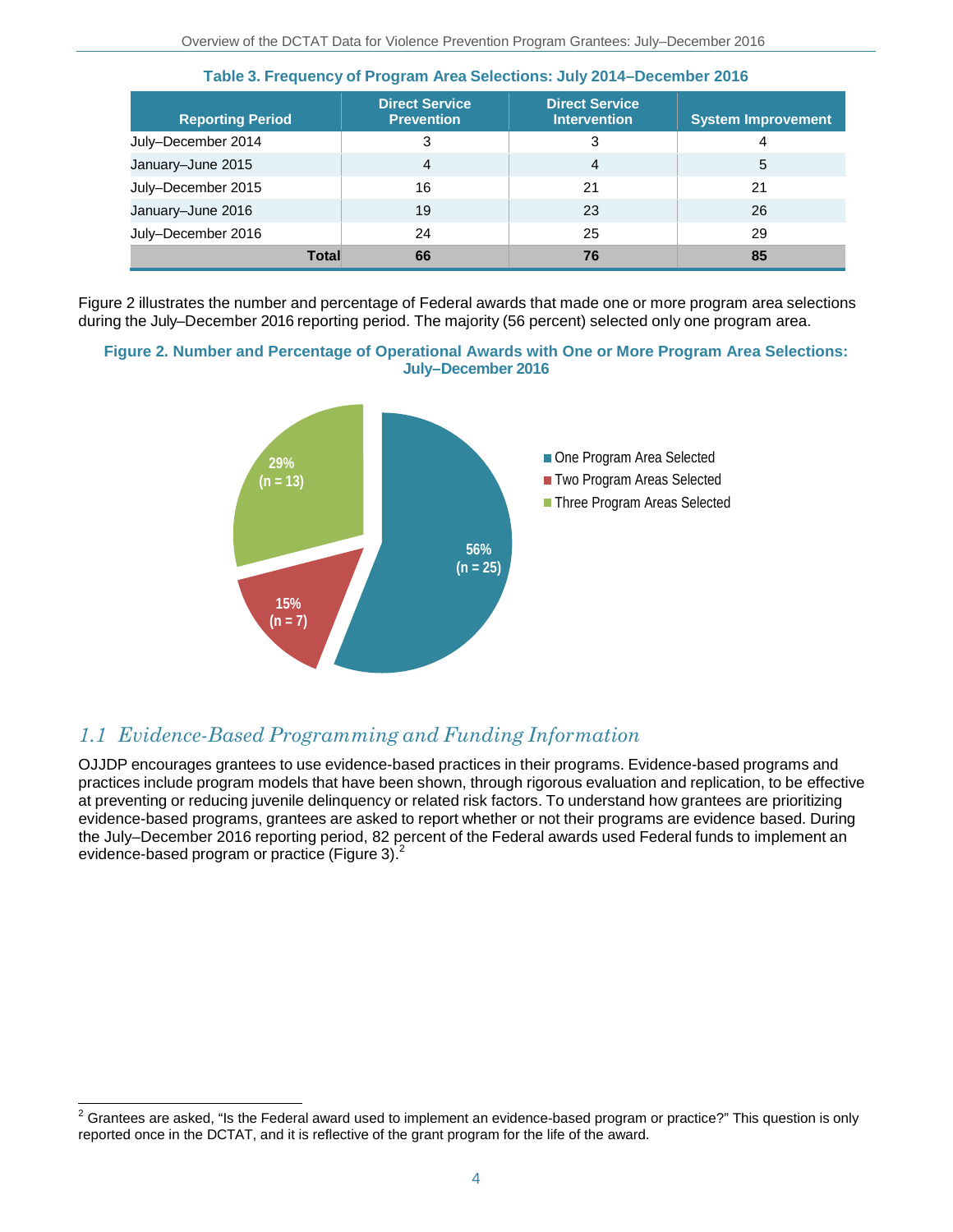### **Figure 3. Federal Funding for Evidence-Based Programs and/or Practices: July–December 2016**



Table 4 further examines the number of programs or initiatives employing evidence-based practices by all active grantees during the reporting period. There were 45 operational programs, and 82 percent of the programs used some form of evidence-based program or practice.

### **Table 4. Percentage of Operational Evidence-Based Programs or Practices: July 2015–December 2016**

| <b>Reporting Period</b> | <b>Total Number of Programs</b><br>or Initiatives | <b>Number of</b><br><b>Program/Initiatives</b><br><b>Employing Evidence-Based</b><br><b>Programs or Practices</b> | <b>Percentage Employing</b><br><b>Evidence-Based Programs</b> |
|-------------------------|---------------------------------------------------|-------------------------------------------------------------------------------------------------------------------|---------------------------------------------------------------|
| July-December 2015      | 33                                                | 23                                                                                                                | 70%                                                           |
| January-June 2016       | 38                                                | 31                                                                                                                | 82                                                            |
| July-December 2016      | 45                                                | 37                                                                                                                | 82                                                            |
| Total                   | 116                                               | 91                                                                                                                | <b>78%</b>                                                    |

An examination of Federal award amounts by State or district shows that Oregon received the most funds, followed by California and Montana. Table 5 displays a comprehensive comparison of State award amounts. The amounts in the table represent the total funding each State received from OJJDP for the life of the award(s).

### **Table 5. Total Federal Award Amount by State (Dollars): July–December 2016**

| <b>Grantee</b><br><b>State</b> | N              | <b>Grant Amount</b><br>(Dollars) | <b>Grantee</b><br><b>State</b> | N              | <b>Grant Amount</b><br>(Dollars) |
|--------------------------------|----------------|----------------------------------|--------------------------------|----------------|----------------------------------|
| CA                             | 8              | \$2,361,259                      | <b>ND</b>                      | 1              | \$<br>612,620                    |
| <sub>CO</sub>                  | 2              | 286,987                          | <b>NJ</b>                      | 3              | 445.302                          |
| IL                             | 1              | 1,000,000                        | <b>NY</b>                      | 3              | 640,000                          |
| <b>KY</b>                      | 2              | 436,534                          | <b>OH</b>                      | 1              | 612,260                          |
| LA                             | 3              | 475,471                          | OR.                            | $\overline{2}$ | 2,722,261                        |
| <b>MA</b>                      | 3              | 934,322                          | <b>PA</b>                      | 1              | 682,000                          |
| <b>MD</b>                      | $\overline{2}$ | 368,000                          | <b>SD</b>                      | 1              | 300,000                          |
| <b>ME</b>                      | 2              | 1,112,260                        | <b>TN</b>                      | $\overline{2}$ | 834,460                          |
| MI                             | 1              | 1,570,000                        | <b>VA</b>                      | 1              | 70,000                           |
| <b>MT</b>                      | 3              | 1,840,277                        | <b>WA</b>                      | 2              | 588,832                          |
| <b>NC</b>                      | 1              | 327.825                          |                                |                |                                  |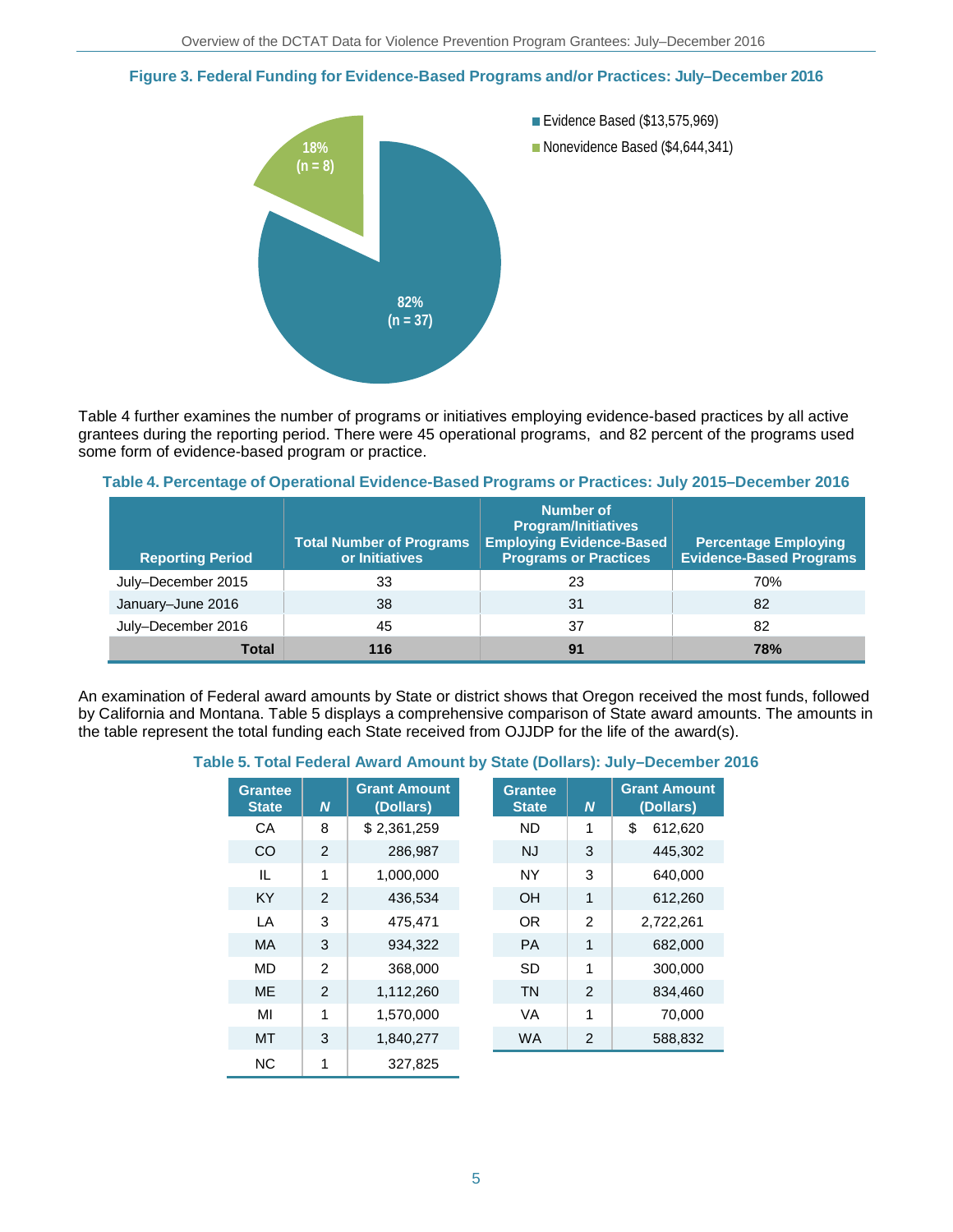## *1.2 Implementing Organization Type*

As shown in Figure 4, analysis of implementing organizations revealed that units of local government constituted the majority of Violence Prevention programs (56 percent;  $n = 25$ ).

### **Figure 4. Implementing Organizations by Type and Number of Awards: July–December 2016**



## **2. Analysis of Program Measures**

### *2.1 Analysis of Target Behaviors: July–December 2016*

This section presents an analysis of the data collected on the core indicators by program category. Grantees were required to measure performance and track data for certain target behaviors for programs using grant funds to provide direct services to youth. Data are collected on the number of youth who demonstrate a positive change in a targeted behavior during the reporting period. Table 6 lists short-term outcome percentages for the specified target behaviors. Target behaviors that did not have any reported data were excluded from the analysis. Twenty-one percent exhibited a desired change in the targeted behavior measured in the short term. Due to the nature of the programs enacted by the grantees, it is difficult (if not impossible) to maintain contact with all youth served over long periods of time (i.e., 6–12 months following departure from the program). Therefore, long-term performance data on target behaviors are not included.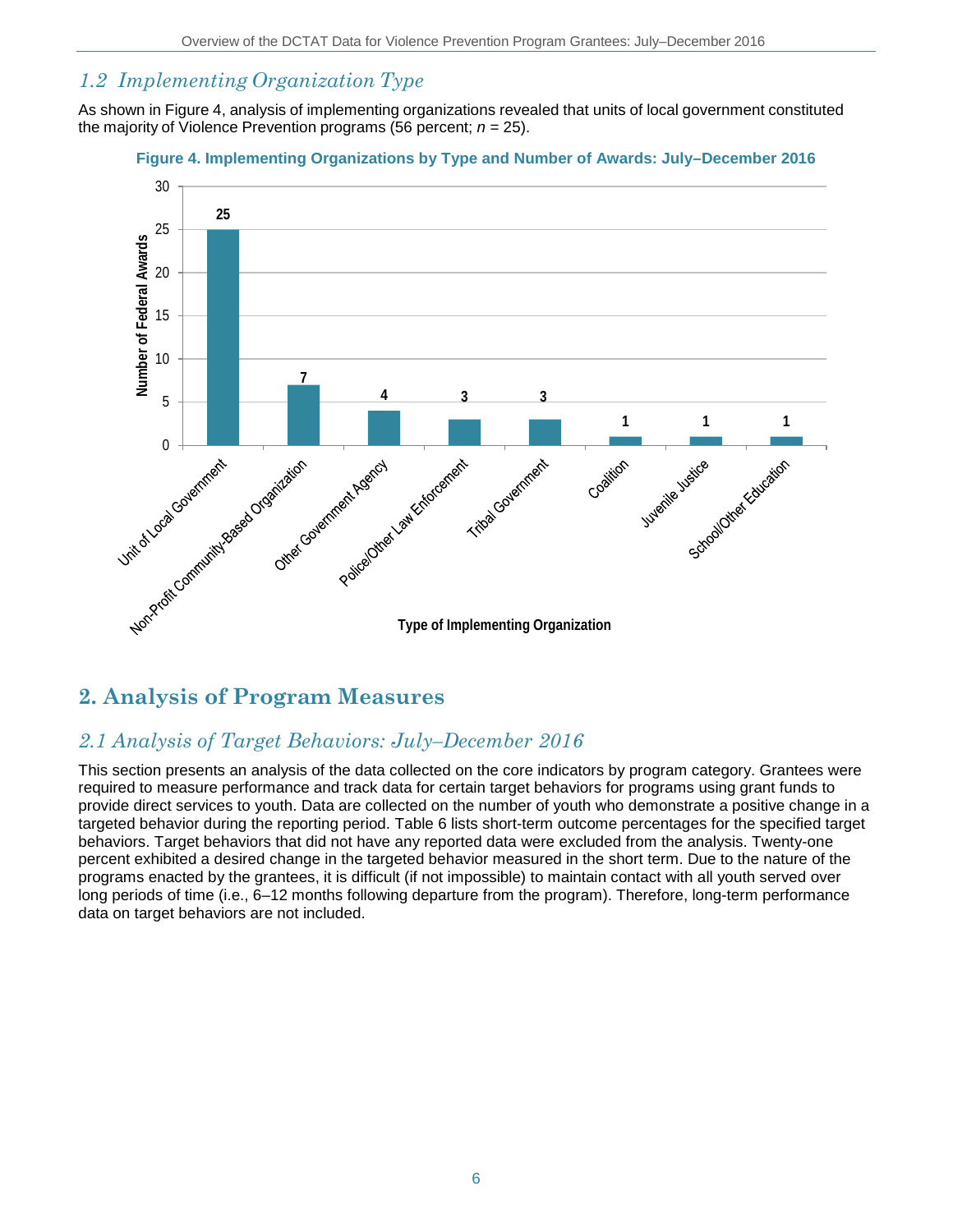| <b>Target Behavior</b>                   | <b>Youth with Noted</b><br><b>Behavioral Change</b> | <b>Youth Receiving</b><br><b>Services for</b><br><b>Target Behavior</b> | <b>Percentage of Youth</b><br>with Noted<br><b>Behavioral Change</b> |
|------------------------------------------|-----------------------------------------------------|-------------------------------------------------------------------------|----------------------------------------------------------------------|
| Antisocial Behavior                      | 253                                                 | 889                                                                     | 28%                                                                  |
| Change in Knowledge <sup>3</sup>         | 131                                                 | 1115                                                                    | $12 \overline{ }$                                                    |
| Community Involvement                    | 154                                                 | 739                                                                     | 21                                                                   |
| <b>Employment Status</b>                 | 178                                                 | 356                                                                     | 50                                                                   |
| <b>Family Relationships</b>              | 163                                                 | 350                                                                     | 47                                                                   |
| Gang Resistance/Involvement <sup>4</sup> | 234                                                 | 1665                                                                    | 14                                                                   |
| Gun-related Behavior Change              | 33                                                  | 74                                                                      | 45                                                                   |
| Job Skills                               | 196                                                 | 348                                                                     | 56                                                                   |
| School Attendance <sup>5</sup>           | 269                                                 | 2899                                                                    | 9                                                                    |
| Social Competence                        | 167                                                 | 203                                                                     | 82                                                                   |
| <b>Total</b>                             | 1,778                                               | 8,638                                                                   | 21%                                                                  |

### **Table 6. Short-Term Performance Data on Target Behaviors: July–December 2016**

### *2.2 Analysis of the Recidivism Measure: July–December 2016*

Included in the core measures are those that gauge reoffending outcomes for youth served by the program. The term recidivism (or reoffending) refers to a subsequent new offense. Youth who reoffend are already in the system and are adjudicated for a new delinquent offense. These youth are typically served in intervention programs that have a goal of preventing subsequent offenses.

Recidivism levels among the youth served while in the program (short-term data) were relatively low: 3 percent of the youth who were tracked reoffended while in the program. A number of youth who exited the program 6–12 months earlier were tracked for reoffenses (*n* = 193). Of those tracked, 23 committed a new offense. Short-term juvenile recidivism rates are shown in Table 7 and long-term recidivism rates in Table 8.

### **Table 7. Short-Term Reoffending Data for Youth Exiting Programs: July–December 2016**

|                                                                                         | <b>Number of</b><br><b>Program Youth by</b> |
|-----------------------------------------------------------------------------------------|---------------------------------------------|
| <b>Performance Measure</b>                                                              | <b>Performance Measure</b>                  |
| Number of program youth tracked                                                         | 2,323                                       |
| Of those tracked, number of program youth who had a new arrest or delinquent<br>offense | 76                                          |
| Number of program youth who were recommitted to juvenile facility                       | 26                                          |
| Number of program youth who were sentenced to an adult prison                           | 8                                           |
| Number of program youth who received another sentence                                   | 22                                          |
| Percentage of program youth who reoffend (recidivism)                                   | 76/2,323<br>(3%)                            |

 $3$  Data reported by 8 grantees.

<sup>&</sup>lt;sup>4</sup> Data reported by 6 grantees.<br>
<sup>5</sup> Data reported by 3 grantees.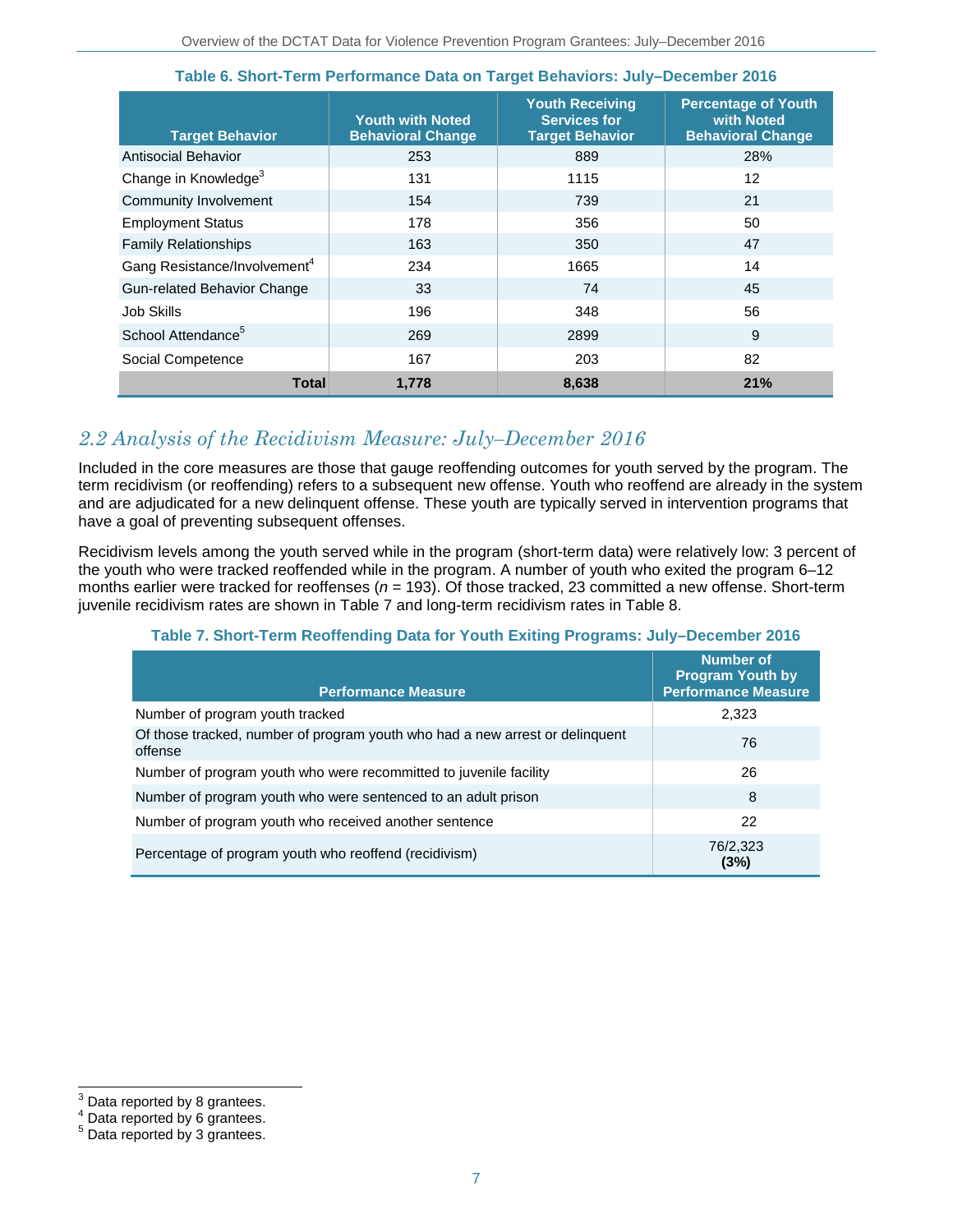#### **Table 8. Long-Term Reoffending Data for Youth Exiting Programs 6–12 Months Earlier: July–December 2016**

| <b>Performance Measure</b>                                                              | <b>Number of</b><br><b>Program Youth by</b><br><b>Performance Measure</b> |
|-----------------------------------------------------------------------------------------|---------------------------------------------------------------------------|
| Number of program youth who exited the program 6–12 months ago who were<br>tracked      | 193                                                                       |
| Of those tracked, number of program youth who had a new arrest or delinguent<br>offense | 23                                                                        |
| Number of program youth who were recommitted to a juvenile facility                     | 5                                                                         |
| Number of program youth who were sentenced to an adult prison                           | $\mathfrak{p}$                                                            |
| Number of program youth who received another sentence                                   | 7                                                                         |
| Percentage of program youth who reoffend (recidivism)                                   | 23/193<br>(12%)                                                           |

### *2.3 Analysis of System Improvement Programs: July–December 2016*

Table 9 shows the percentage of program participants trained under the system improvement program category. Sixty-two percent of the participants trained (*n* = 3,790) showed an increase in knowledge, skills, or abilities in at least one of the following areas: risk, resiliency, and protective factors; trauma and its impact on children, youth, and families; adolescent development principles and how to apply them; strategies for violence prevention; and other areas.

#### **Table 9. Performance Indicators for System Improvement Programs: July–December 2016**

| <b>Performance Indicator</b>                                                                                                                               | <b>Number (Percentage)</b><br><b>Reported</b> |
|------------------------------------------------------------------------------------------------------------------------------------------------------------|-----------------------------------------------|
| Number of additional stakeholders (e.g., government agencies, community groups, task<br>forces) forces, coalitions) joining in violence prevention efforts | 260                                           |
| Number of MOUs developed                                                                                                                                   | 22                                            |
| Number of agency policies or procedures either created, amended, or rescinded                                                                              | 28                                            |
| Number of earned media coverage episodes or events related to violence prevention                                                                          | 83                                            |
| Number of program participants who received formal training related to violence<br>prevention                                                              | 4,826                                         |
| Percentage of trained program participants who reported an increase in knowledge,<br>skills, or abilities related to violence prevention                   | 3,790/6,072<br>(62%)                          |

Figure 5 shows the types of trainings conducted. The most common type of training conducted is Strategies for Violence Prevention (*n* = 16). Other types of reported trainings included elder abuse training, domestic violence advocacy, restorative practices in classrooms, and youth–police dialogue.



#### **Figure 5. Types of Trainings Conducted: July–December 2016**